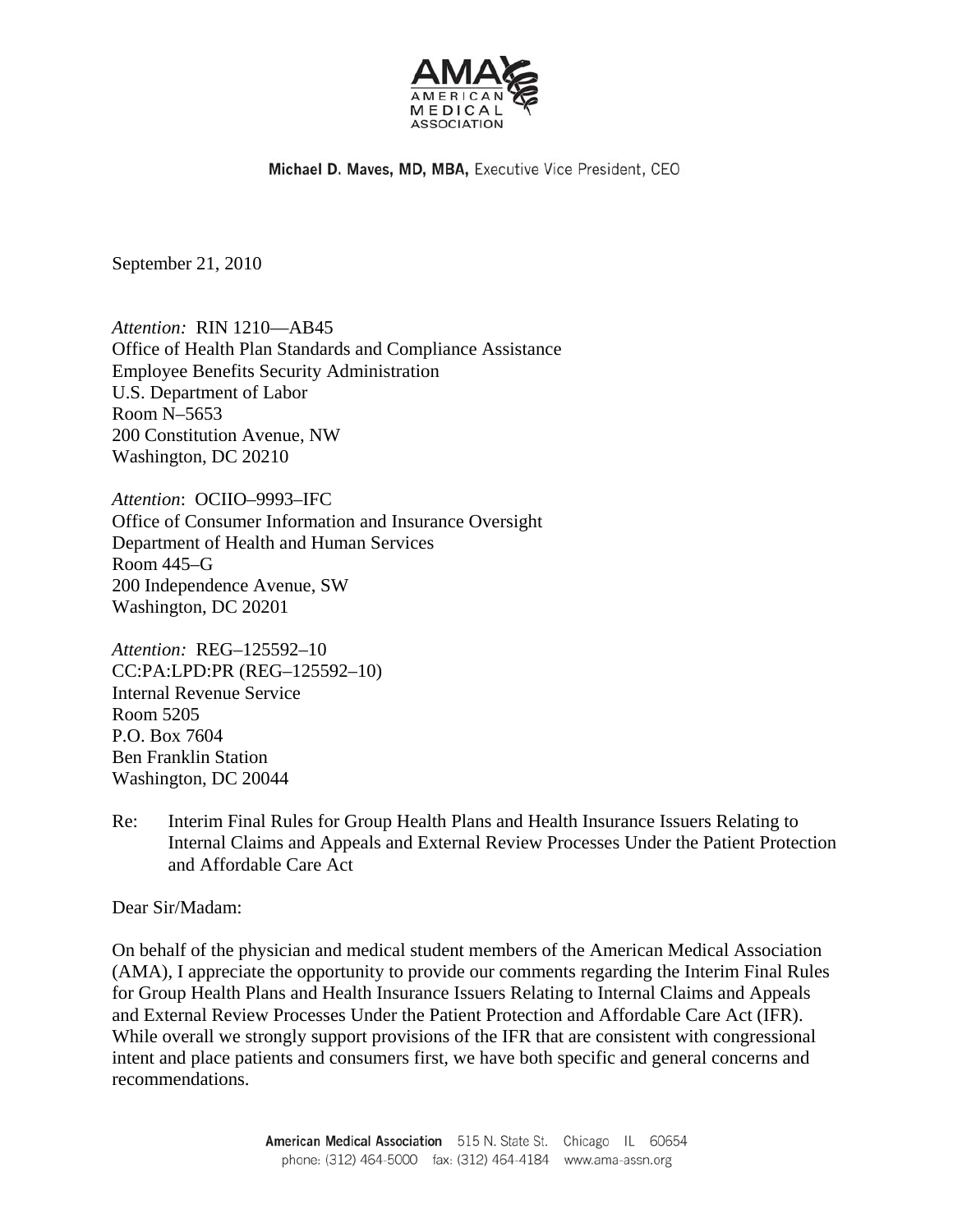In general, physicians are often called upon to serve as advocates for their patients and represent the first and last line of defense against arbitrary and inappropriate insurer denials of medically necessary care, treatment, and services. Given the increasing complexity of the health care system, patients, particularly those who appeal (via the internal and external processes), are often vulnerable and medically fragile. Even with the support and assistance of their physician(s), the processes for challenging an insurer determination are daunting and requires physical, financial, and emotional reserves. We urge policymakers to strive for simplicity and policies that even the playing field between insurers and the insured. We believe, for the most part, the IFR moves in the right direction by ensuring that the notice and review processes are transparent and unbiased.

### *Clinical Integrity of Medical Decision-Making*

The AMA urges the Departments to modify the IFR language and include explicit new language that ensures that the clinical integrity of medical decision-making is protected as part of the appeals process. No amount of notice or process will result in an appropriate clinical outcome if the underlying standards are not clinically appropriate, or the reviewers are not qualified to make decisions concerning the clinical issues at stake.

The AMA has adopted a Health Insurer Code of Conduct, governing both clinical and business operations of health plans, which the medical profession has found to be critical to the delivery of efficient, patient-centered health care. These principles put the patient's best interests first. Of the Code of Conduct's 10 clear principles, two of the principles directly address the need to protect the clinical integrity of medical decision-making. The relevant principles provide:

### Medical Necessity

- Medical care is "necessary" when a prudent physician would provide it to a patient for the purpose of preventing, diagnosing or treating an illness, injury, disease or its symptoms in a manner that is: (a) in accordance with generally accepted standards of medical practice; (b) clinically appropriate in terms of type, frequency, extent, site and duration; and (c) not primarily for the economic benefit of the health plans and purchasers or for the convenience of the patient, treating physician, or other health care provider.
- All emergency screening and treatment services (as defined by the prudent layperson standard) provided by physicians and hospitals to patients must be covered without regard to prior authorization or the treating physician's or other health care provider's contractual relationship with the payer.
- Health insurers must not use financial incentives that discourage the rendering, recommending, prescribing of, or referral for medically-necessary care.
- No care may be denied on the grounds it is not "medically necessary" except by a physician qualified by education, training and expertise to evaluate the specific clinical issues.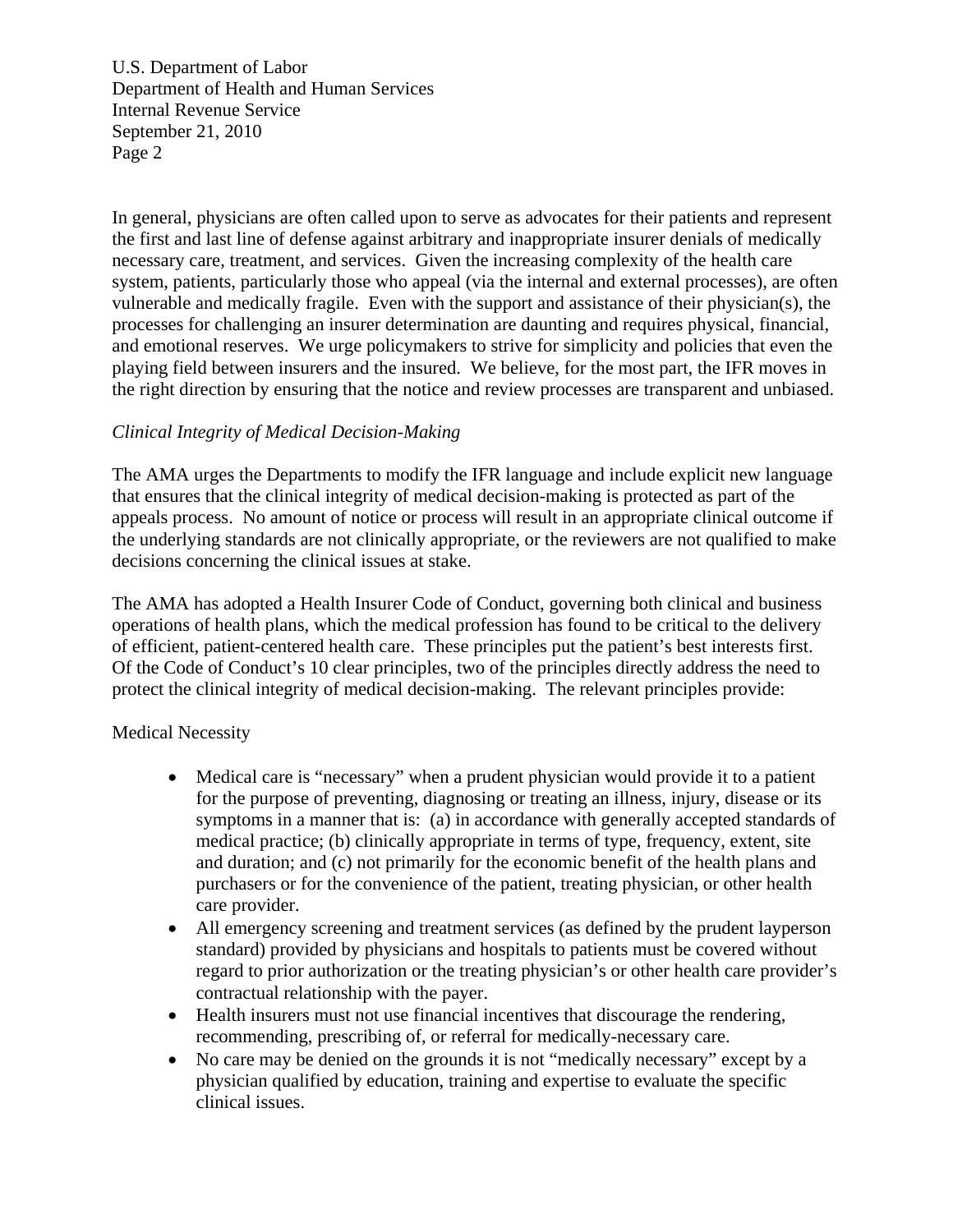> • Patients and their physicians must have the right to a transparent appeal process and obtain a free, timely, external review of any adverse benefit decision based on "medical necessity" or a claim the service is "investigational" or "experimental."

# Benefit Management

- Clear information on benefit restrictions must be readily available to patients and physicians.
- Decisions based on formularies or other benefit management tools must be consistent with clinically appropriate medical guidelines, and physicians must have a simple, fast way to get exceptions when warranted by their patients' medical needs.
- Adverse changes to formularies or other benefits must not be made during the plan coverage year, and physicians who have stabilized a patient on a particular medication or other treatment regime must not be forced to change those medications or other treatments, nor should these patients be required to incur additional costs based upon such changes.
- Financial incentives must not corrupt benefit decisions, and all financial incentives potentially impacting benefit decisions must be fully disclosed.

The notice requirements and many other provisions of the internal and external appeals process proposed in the IFR go a long way toward achieving many of the above process criteria. As a result, we strongly support these patient and consumer protections embodied by the IFR.

**Nevertheless, the IFR does not contain the necessary safeguards to ensure that the tests used by insurers to determine whether a treatment is "medically necessary" or "experimental or investigational" are clinically appropriate, or that the individuals who are applying those tests are clinically qualified. To the contrary, the IFR contains proposed regulatory language that will gut the strong protections contained in the proposed framework unless modified and amended.** Specifically, on page 43356, under (c)(iii)(2)(i), the IFR provides that:

[t]he State process must provide for the external review of adverse benefit determinations (including final internal adverse benefit determinations that are **based on the issuer's (or plan's) requirements** for medical necessity, appropriateness, health care setting, level of care, or effectiveness of a covered benefit.

(Emphasis added.) To the extent that an insurer/plan does not require definitions that are appropriate, no amount of notice or process will result in an appropriate clinical outcome. At the state level, this phenomenon has been addressed through the adoption of baseline definitions and rules that protect the clinical integrity of medical decision-making. **We strongly urge the Departments to adopt the same or similar mandatory definitions and rules below as part of the required elements of state and federal processes**: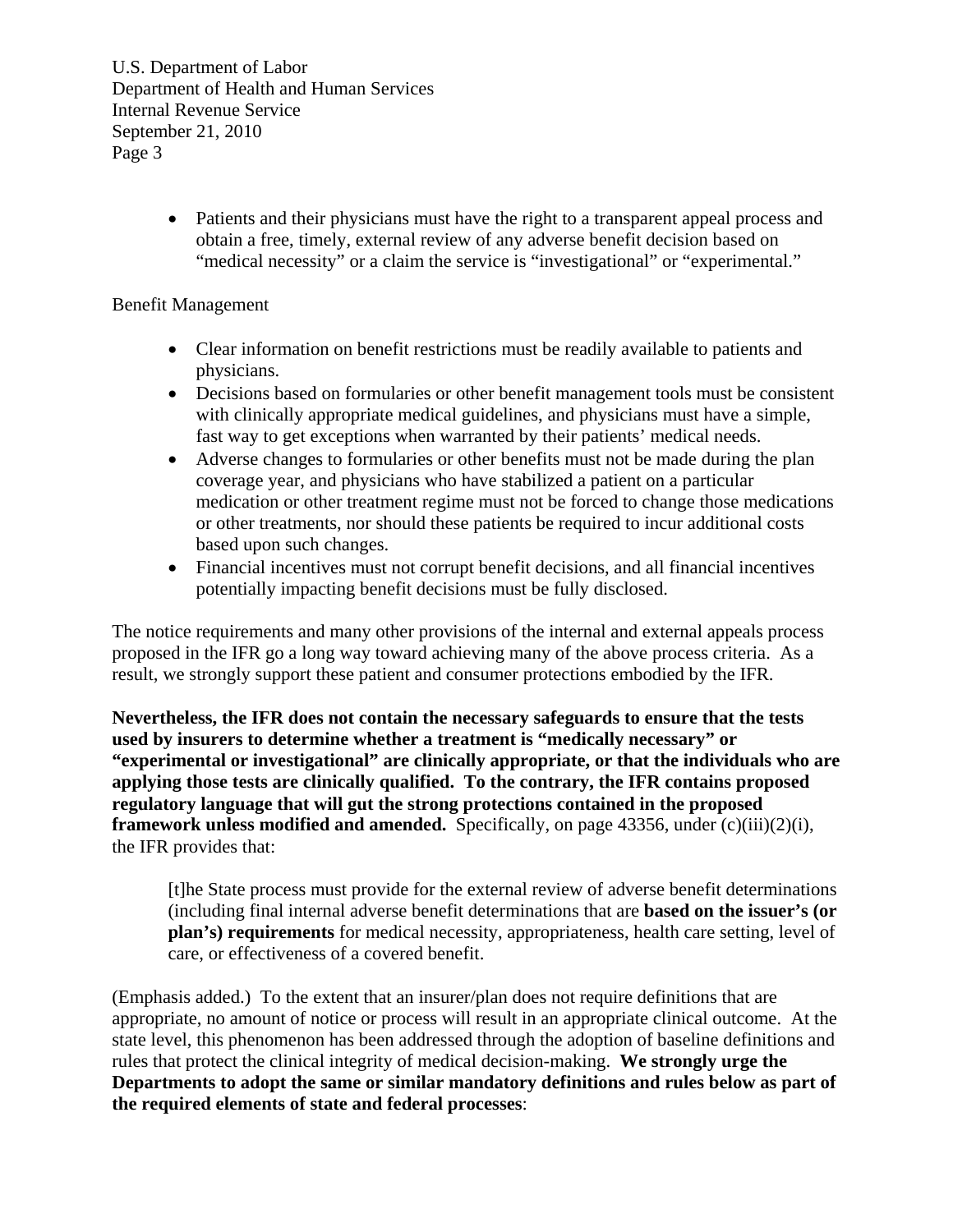- Definition of "clinical criteria and utilization review protocols." "Clinical criteria and utilization review protocols" means the written policies, written screening procedures, drug formularies or lists of covered drugs, decision rules, decision abstracts, clinical protocols, practice guidelines, medical protocols used by the Insurer/Plan to determine the necessity and appropriateness of health care services.
- Basis of clinical criteria. "Clinical criteria and utilization review protocols" must: be based on nationally-recognized standards; be developed in accordance with the current standards of national accreditation entities; reflect community standards of care; ensure quality of care and access to needed health care services. Clinical criteria must, if practicable, be evidence-based. Clinical criteria and utilization review protocols must be sufficiently flexible to allow deviations from norms when justified on case-by-case bases.
- Lack of evidence-based standards. If no independently-developed evidence-based standards exist for a particular treatment, testing, or imaging procedures, Insurer/Plan will not deny coverage of the treatment, testing, or imaging procedures based solely on the grounds that the treatment, testing, or imaging does not meet an evidencebased standard.
- Basis of utilization review determinations. All utilization review determinations made by the Insurer/Plan must be based on written clinical criteria.
- Physician role in clinical criteria development. Prior to establishing, or substantially or materially altering, clinical criteria and review protocols, Insurer/Plan will obtain input from actively practicing physicians within the Insurer/Plan's provider network and within the Insurer/Plan's service area. Such physicians must represent major areas of specialty and be certified by the boards of the various American medical specialties. The Insurer/Plan will seek input from physicians who are not employees of the Insurer/Plan, or consultants to the Insurer/Plan if the physician is a consultant only for the purpose of developing clinical criteria and utilization review protocols.
- Obligation to update. Insurer/Plan will periodically review and update its clinical criteria and protocols and maintain evidence of such periodic reviews. Clinical criteria and utilization review protocols must be updated at least biennially and as new treatments, applications, and technologies.

The foregoing definitions and rules are essential to medical decision-making that is grounded in clinical integrity as opposed to considerations such as costs, profits, and administrative convenience.

# **INTERNAL CLAIMS AND APPEALS**

With respect to internal claims and appeals processes for **individual health insurance coverage**, we support the IFR provision mandating that all of the **group health coverage requirements**  discussed below will apply to the internal claims and appeals process for individual health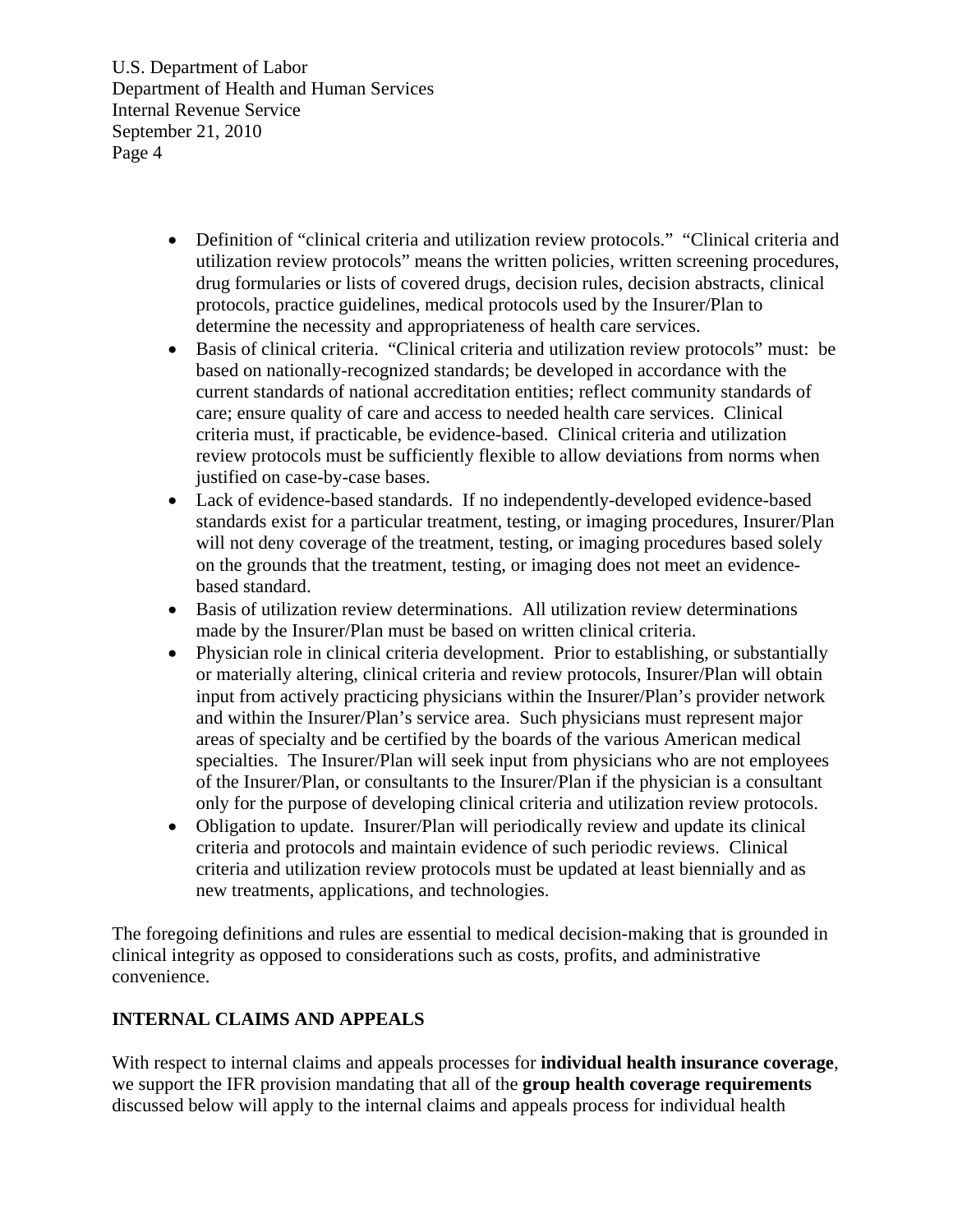coverage. We also support the additional three requirements that protect consumers in the individual market, including: (1) expanding the appeals process to cover initial eligibility determination; (2) abolishing any second-level review; and (3) the specific documentation requirements.

As noted in the IFR, the internal claims and appeals processes for **group health coverage** (plans and issuers) must initially incorporate the internal claims and appeals processes set forth in 29 CFR 2560.503–1 and update such processes in accordance with standards established by the Secretary of the U.S. Department of Labor (DOL).

We applaud and strongly support the additional six supplemental IFR requirements, including those that:

- expand the definition of adverse benefit determination(s) to include, among other things, rescission of coverage;
- shorten the period of benefit determination notification from 72 hours to 24 hours;
- require insurers and plans to provide, free of charge, any new or additional evidence considered, relied upon or generated in advance of a notification of determination;
- ensure the impartiality of the persons involved in decision-making including a bar on bonuses based on denials; and
- mandate the provision of culturally and linguistically appropriate notice(s) that include the relevant information needed to understand what claim(s) have been denied and the basis of the denial in addition to the recourse available to the insured.

**We also strongly support the proposal to issue a model notice** that would satisfy all of the requirements under this IFR. While the actual content of the notices is important, **equally important is the organization of the notice, the use of font and other formatting techniques, as well as issues related to comprehension**. Physicians and their staff often must read these notices and to the extent there is uniformity, it will decrease time expended to find the relevant information and reduce confusion.

Finally, we would welcome the opportunity to work on a Health Insurance Portability and Accountability Act standard for an electronic appeals process, as we believe there is a tremendous opportunity for streamlining appeals through such a standard.

# **EXTERNAL REVIEW**

With respect to external review, the law establishes a process for determining whether a State external review process or a Federal external review process applies. While we are, generally, greatly encouraged and pleased by the IFR provisions concerning external reviews, we strongly recommend the addition of several elements that are minimally necessary to protect consumers.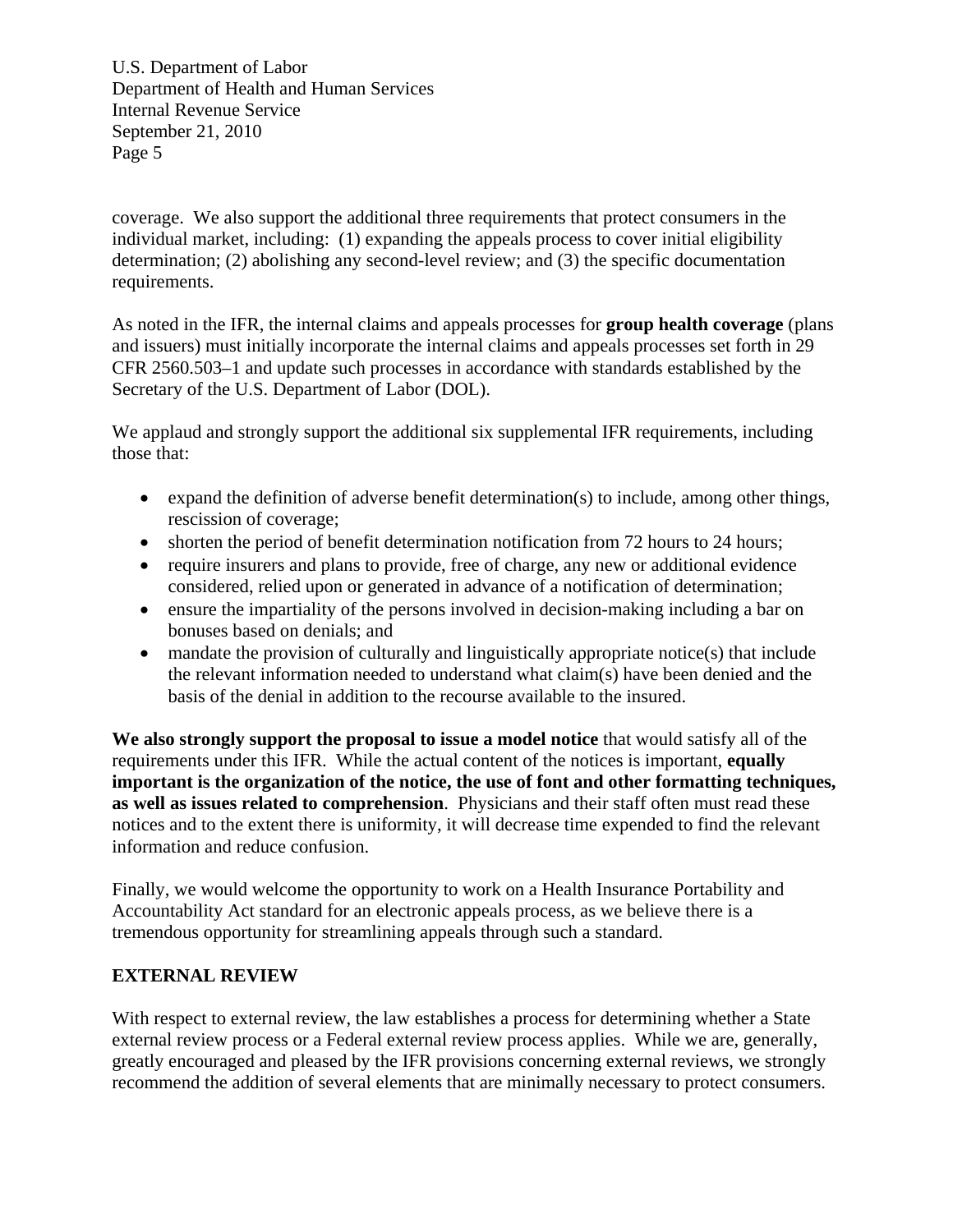In addition, we recommend modification of proposed language and the inclusion of definitions and baseline rules that protect the integrity of clinical decision-making.

### *Conflicts of Interests*

We strongly support the elements identified as the minimum consumer protections that must be a part of a State external review process that were drawn from the Uniform Health Carrier External Review Model Act promulgated by the National Association of Insurance Commissioners (NAIC Model Act). In particular, we applaud those elements that prohibit insurers from having a role in the selection or payment of Independent Review Organizations (IRO). We support the additional elements that ensure the IROs do not have a conflict of interest and remain independent and viable (even where they make determinations adverse to insurers).

#### *Evidence-Based Standards and Best Evidence*

We strongly urge the Departments to clarify and expand upon the appropriate use of evidencebased standards for the State and Federal appeals process, as well as the definition of best evidence. The following suggested changes should be added as elements that represent essential consumer protections. We are extremely concerned that the omission of these clarifying elements will seriously undermine the ability of physicians to provide patient-centered care that reflects medical necessity and quality care. The AMA has vigorously supported efforts to increase the evidence base of medicine and has been a vocal advocate of comparative clinical effectiveness research, for example. While we are very aware that evidence-based medicine, when properly translated and applied to practice, has the potential to enhance care, we are equally and acutely aware that the evidence-based standards can be misused or developed without the requisite emphasis on clinical considerations or without proper consideration of variations within communities and among individuals. In short, without proper precaution, standards could be fashioned to represent "evidence-based medicine," but may in practice be highly detrimental to certain individual patients or categories of patients. As a result, we strongly urge the addition of the following new elements.

We recommend that the Departments include an element that requires that the review of adverse determinations of medical necessity will be based on whether the case involved health care services or products that a prudent physician would provide to a patient for the purpose of preventing, diagnosing, or treating an illness, injury, disease or its symptoms in a manner that is:

- (a) in accordance with generally-accepted standards of medical practice;
- (b) clinically appropriate in terms of type, frequency, extent, site and duration; and,
- (c) not primarily for the economic benefit of the health plans and purchasers or for the convenience of the patient, treating physician, or other health care provider.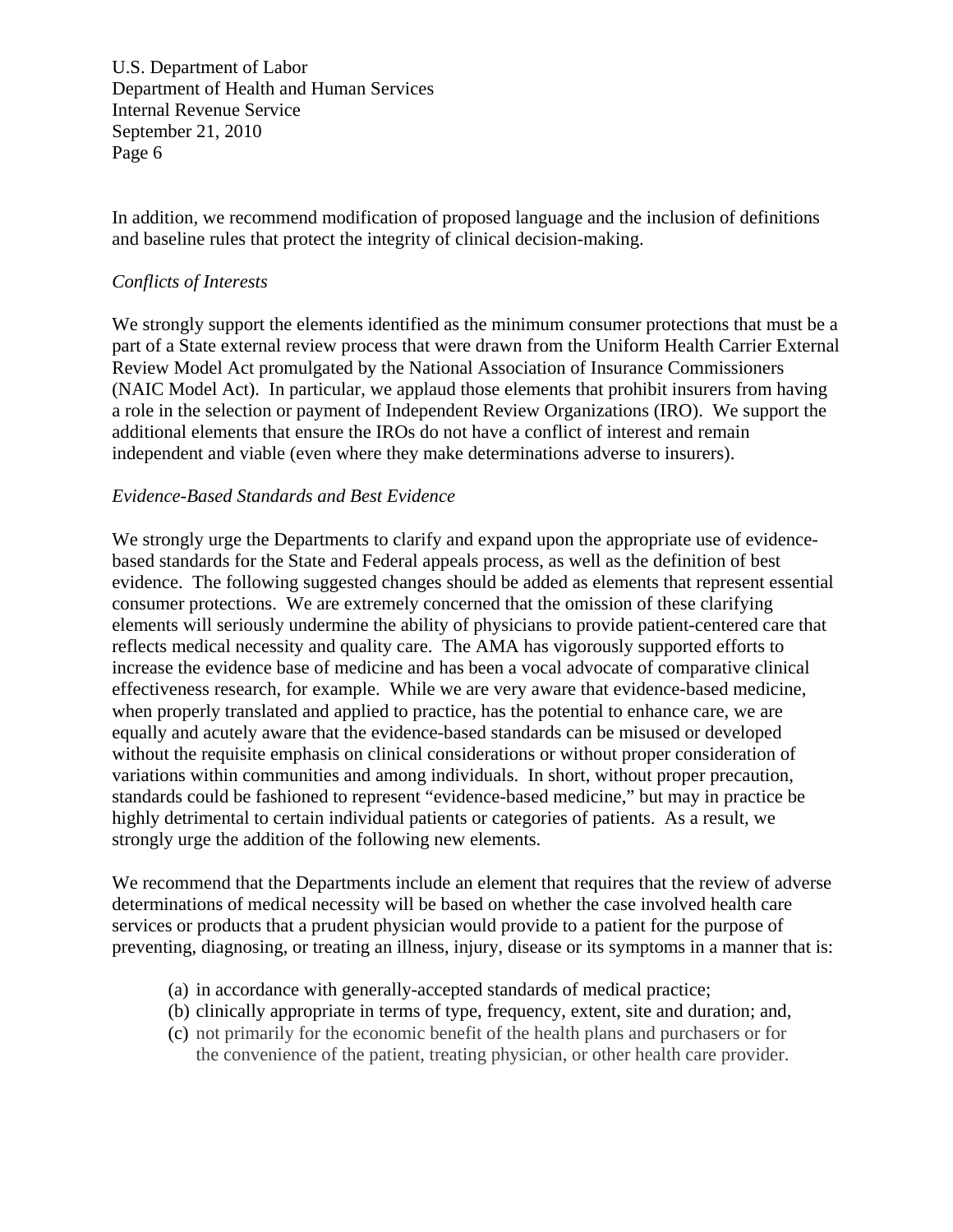We urge adoption of additional language that provides further that "generally-accepted standards of medical practice" means "standards that are based on credible scientific evidence published in peer-reviewed medical literature generally-recognized by the relevant medical community, physician specialty society recommendations and the views of physicians practicing in the relevant clinical areas and any other relevant factors." This is essentially the definition of "medical necessity," which is incorporated in the AMA's Health Insurer Code of Conduct, and was adopted in multi-district litigation settlements with some of the largest health plans in the country. Inflexibly limiting reviews to "evidence-based standards" without accounting for the factors above undermines the delivery of patient-centered care (and could actually exacerbate health disparities). Furthermore, the rigid application of "evidence-based" standards is questionable when the "evidence" on which they are based consists primarily of actuarial assumptions rather than medically-based standards of care.

We also urge the Departments to include an element that clarifies that the best evidence used in the appeals process afford appropriate weight and deference to expert opinion, including that of the treating physician. To do otherwise could open the door to conferring disproportionate weight on insufficiently qualified non-physician individuals who do not have all the relevant information and have not examined the patient.

It is also essential that the clinical integrity of the medical decision-making process be protected throughout internal and external appeals. To ensure that the integrity of these decisions is ensured, the definitions of "medical necessity," "experimental," and "investigational" must be medically appropriate.

Moreover, the individuals who make utilization review decisions must be clinically qualified to do so by professional education, training, licensure, and experience specific to the medical issue in question. One way to ensure that the IRO reviewers focus on the patient's best interest would be to mandate the questions that they must answer along the following lines:

The expert reviewers shall be instructed by the IRO to answer the three questions listed below. No other questions shall be posed to the expert reviewers.

- a) Is the requested therapy likely to be more beneficial for the enrollee than that authorized by the plan? List the reasons that the therapy should or should not be provided by the plan, citing the enrollee's specific medical condition, the relevant documents provided, and the relevant medical and scientific evidence;
- b) Are the medical records and accompanying information sufficient to answer the question noted above? If not, please notify <NAME OF IRO> immediately of the additional information required; and
- c) Is there any other treatment not under consideration that can reasonably be expected to be more beneficial for the patient?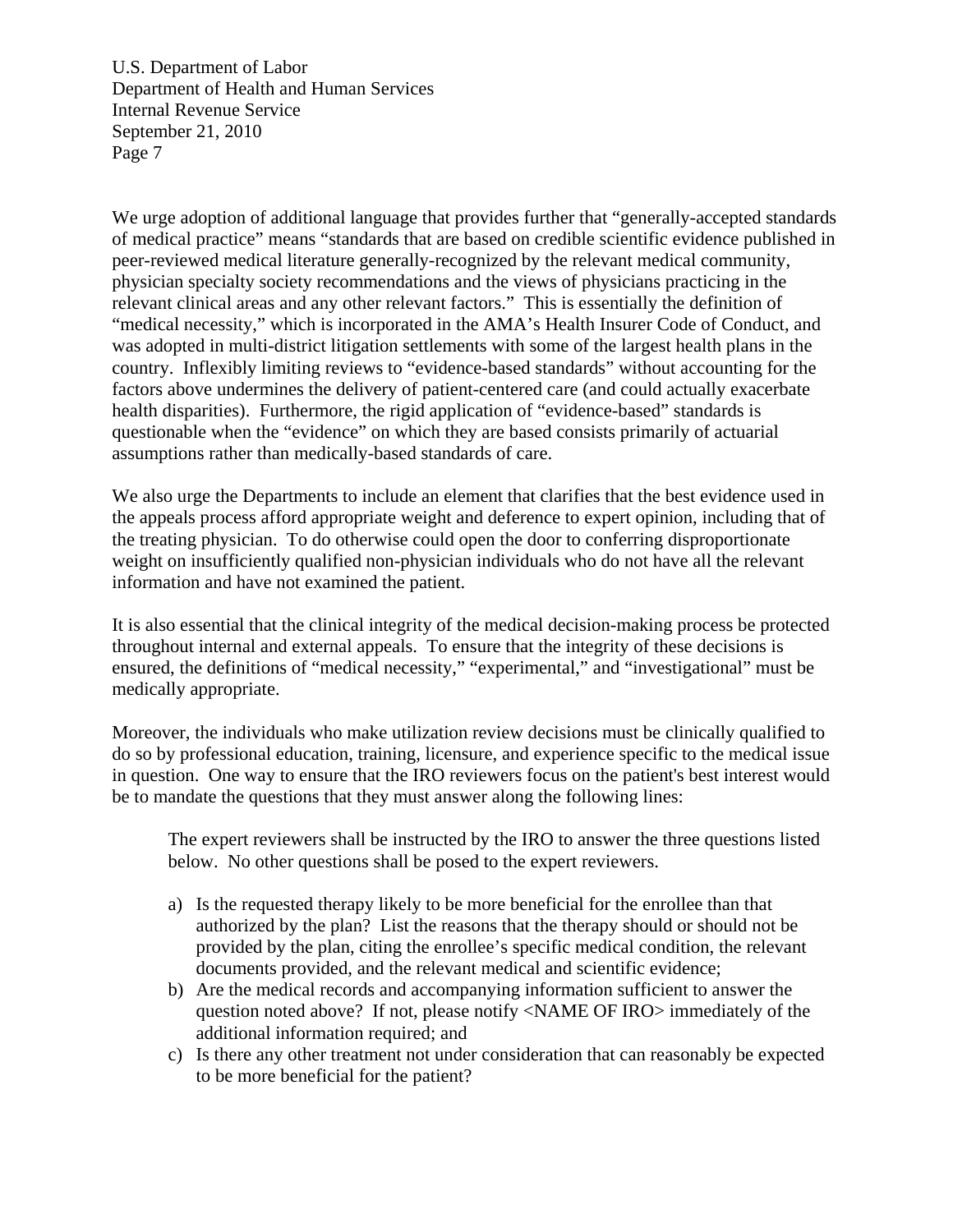This would ensure that the patient's welfare is the focus of the inquiry, and only the medicallyrelevant issues to the patient's welfare are considered.

# *Application of Federal Process v. State Process*

The AMA supports application of the federal external review process to all plans and issuers in a state only if: (1) there does not exist an applicable state external review process that meets the prescribed requirements and elements laid out in the IFR (as modified by our recommended changes) or (2) the state external review process does not apply to all issuers/plans and the consumer protections are not as stringent as those laid out in federal law. We generally would not support superseding state laws that provide a higher level of consumer protection even though the standards/requirements among insurers/plans would vary.

# *Nationally-Accredited Entities*

While we support mechanisms such as accreditation that would ensure the quality and independence of IRO services, we do not support the uncertainty created by not defining which national private accrediting entities will be recognized as IRO accreditors.

We also strongly urge the inclusion of another element that provides that the treatment decisions or recommendations by physicians must be reviewed only by IRO experts who are actively practicing physicians familiar with the medical condition or treatment in question, of the same specialty, and licensed and actively practicing in the same state where the treating physician is practicing. If out-of-state review entities contract with physician reviewers who are not practicing within the same state as the treating physician, it will weaken the use of relevant, casespecific information by equivalently qualified peer physicians. Furthermore, the Departments should require that any changes in the standards for IRO accreditation by the accrediting entity, must be reviewed and approved by the relevant state insurance commissioners or NAIC where they are authorized to confer accreditation.

### **NOTICES**

We strongly support the IFR setting forth the form and manner of providing **notices** in connection with internal claims and appeals and external review processes. The complexity of the appeals and external review process is a significant barrier for many patients and consumers. This is all the more true when there are language barriers. The notice provisions will ensure that patients/consumers will receive notice and understand the nature of their rights and deadlines.

# **CONCLUSION**

We appreciate the opportunity to provide comments and look forward to working with the agencies to protect consumers and patients access to medically-necessary care. It is essential that